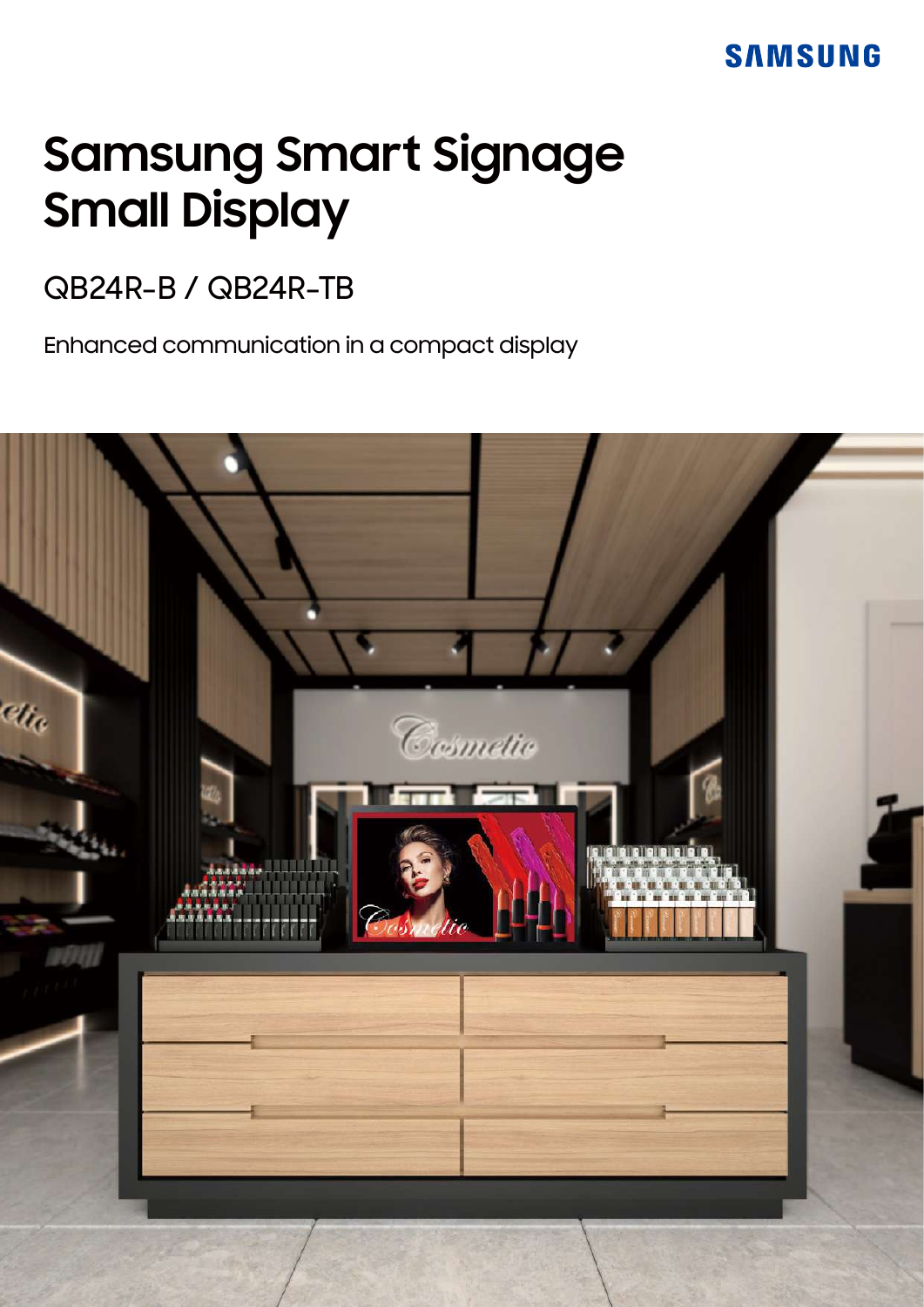# **Industry trend**

With an ever-growing need to create differentiated brick-and-mortar locations, providing a unique in-store experience is critically important for elevating a brand and driving sales. Therefore, businesses are finding new and effective ways to engage customers by making the most of every customer touch point. Small-sized displays are being adapted as common tools in various environments. More personalized, intimate content can reach the right audience at optimal points in time, increasing engagement and sales opportunities. Efficient content management and reliable performance ensure businesses can operate the displays without any hassle.

# **Introducing Samsung Small Displays**

Samsung is introducing the two latest versatile, small-sized displays, the QB24R-B and touch-enabled QB24R-TB. Designed for professional use, Samsung's QB24R-B and QB24R-TB deliver clear content using the embedded MagicINFO S media player, supported by reliable 16/7 operation and industry standard certification to ensure safe operation and simple, reliable performance.









The QB24R-B is a small display that packs a heavy punch with FHD resolution delivering vivid, eye-catching text and content. Ideal for highlighting targeted promotions to drive purchase of key items on store shelves or nearby walls. Crisp visuals and powerful content playback help drive greater engagement and immediate customer interaction at the point of purchase. The display's compact design and clear visuals also make it an excellent choice for posting schedules for meeting rooms, classrooms.

### **QB24R-B : Small Display QB24R-TB : Touch Display**

With integrated capacitive touch functionality, the QB24R-TB provides a user-friendly experience. Its 10-point multitouch and fast response time powers an intuitive interface that allows for customer-driven search and action. QB24R-TB is optimized for any interaction in locations such as health-care facilities, check-in at the gym, an automotive showroom, as well as any retail or restaurant environment where businesses would want to offer a personalized service while also acquiring customer data.



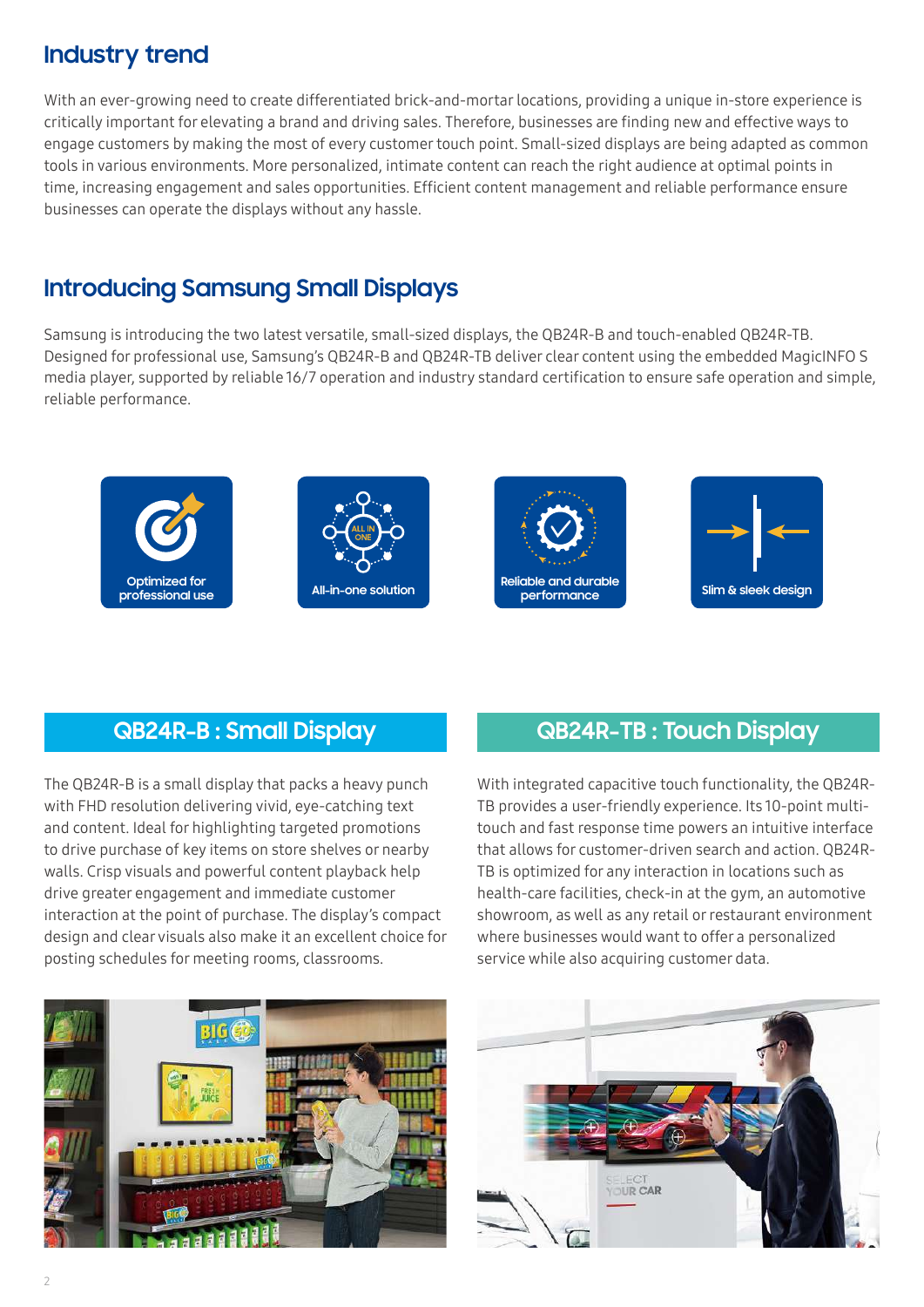# **Key features**



#### **Crisp and visible content**

Samsung's QB24R-B and QB24R-TB are enhanced by a non-glare panel which always delivers clear images and text regardless of any ambient light. This essential feature is supported by reliable 16/7 operation, suitable for professional use.



#### **Powerful content playback**

With an embedded MagicINFO S player, backed by TIZEN, the QB24R-B and QB24R-TB allow efficient and seamless playback without any external media player. SSSP also allows easy content development through reinforced compatibility with multiple web formats.



#### **Slim design**

The compact and slim design of the display allows for efficient space utilization, even in compact locations. A sleek rear design makes the display optimal for wall mounting while the connectivity, content play and device controls are easy to operate.

\*Depth of QB24R-TB is 34.6 mm



#### **Comprehensive security setup**

The powerful Knox security system provides rigid, three-layer security, offering airtight protection at the application, platform and system level, while restricting access to content and hardware. In addition, remote control of the network and USB ports prevents any unauthorized access.



#### **Convenient, clean display control**

With center IR, each display receives IR signals direct to the panel, allowing easy and convenient remote control. When mounted, the display doesn't require an IR receiver cabling extension. Built-in Wi-Fi allows wireless remote management for both content and display.

# EMC Class B IP5x Rating

#### **Safe operation, reliable performance**

The QB24R-B and QB24R-TB display are electromagnetic compatibility (EMC) class B compliant, meeting strict safety and reliability standards for operation. Additionally, IP5x rating ensures durable performance even in dusty environments.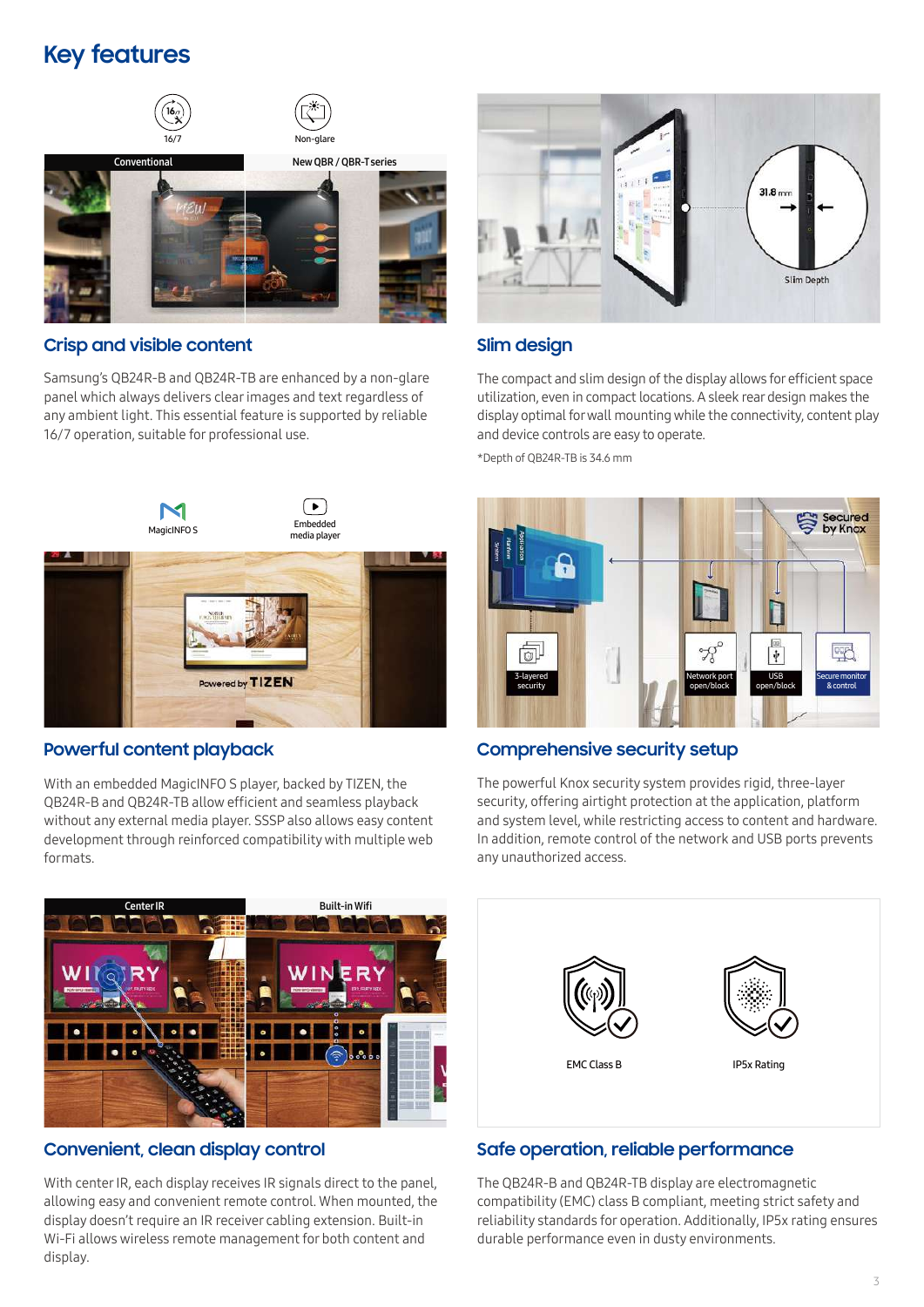# **Specifications**

| Model              |                                              |                             | <b>QB24R-B</b>                                                                | QB24R-TB                                                                                 |
|--------------------|----------------------------------------------|-----------------------------|-------------------------------------------------------------------------------|------------------------------------------------------------------------------------------|
|                    |                                              | Class                       | 24                                                                            | 24                                                                                       |
| Panel              | Diagonal Size                                | Measured                    | 23.8                                                                          | 23.8                                                                                     |
|                    | Type                                         |                             | ADS                                                                           | ADS                                                                                      |
|                    | Resolution<br>Pixel Pitch (mm)               |                             | FHD (1920 x 1080)                                                             | FHD (1920 x 1080)                                                                        |
|                    | Active Display Area                          |                             | 0.2745 x 0.2745<br>527.04 (H) x 296.46 (V)                                    | $0.2745 \times 0.2745$<br>527.04 (H) x 296.46 (V)                                        |
|                    | Brightness(Typ.)                             |                             | 250                                                                           | 250 (w/o Glass)                                                                          |
|                    | Contrast Ratio (Typ.)                        |                             | 1000:1                                                                        | 1000:1 (w/o Glass)                                                                       |
|                    | Viewing Angle(H/V)                           |                             | 178/178                                                                       | 178/178                                                                                  |
|                    | Response Time (G to G)                       |                             | 14ms (Typ.)                                                                   | 14ms (Typ.)                                                                              |
|                    | Display Colors<br>Color Gamut                |                             | 16.7 M (real 6bit, dither 8bit)<br>72%                                        | 16.7 M (real 6bit, dither 8bit)<br>72%                                                   |
|                    | Operation Hour                               |                             | 16/7                                                                          | 16/7                                                                                     |
|                    | Haze                                         |                             | 25%                                                                           | 10%                                                                                      |
| Display            | Dynamic C/R                                  |                             | MEGA                                                                          | MEGA                                                                                     |
|                    | H-Scanning Frequency<br>V-Scanning Frequency |                             | $56 - 84.5$ kHz<br>$48 - 75$ HZ                                               | $56 - 84.5$ kHz<br>$48 - 75$ HZ                                                          |
|                    | Maximum Pixel Frequency                      |                             | 594MHz                                                                        | 594MHz                                                                                   |
| Sound              | Speaker Type                                 |                             | Built in Speaker (5W)                                                         | Built in Speaker (5W)                                                                    |
|                    |                                              | RGB                         | N/A                                                                           | N/A                                                                                      |
|                    | <b>INPUT</b>                                 | <b>VIDEO</b><br><b>HDCP</b> | HDMI1.4(1)<br>HDCP2.2                                                         | HDMI1.4 (1)<br>HDCP <sub>2.2</sub>                                                       |
|                    |                                              | <b>AUDIO</b>                | N/A                                                                           | N/A                                                                                      |
|                    |                                              | <b>USB</b>                  | USB 2.0 x1                                                                    | USB 2.0 x1                                                                               |
|                    |                                              | RGB                         | N/A                                                                           | N/A                                                                                      |
| Connectivity       |                                              | <b>VIDEO</b>                | N/A                                                                           | N/A                                                                                      |
|                    | OUTPUT                                       | <b>AUDIO</b><br>Power Out   | Stereo Mini Jack<br>N/A                                                       | Stereo Mini Jack<br>Power Out - N/A / Touch Out - x1                                     |
|                    |                                              | <b>USB</b>                  | N/A                                                                           | N/A                                                                                      |
|                    | EXTERNAL CONTROL                             |                             | RS232C (in) thru stereo jack, RJ45                                            | RS232C (in) thru stereo jack, RJ45                                                       |
|                    | <b>EXTERNAL SENSOR</b>                       |                             | N/A                                                                           | N/A                                                                                      |
|                    | Tuner                                        |                             | N/A<br>Internal                                                               | N/A<br>Internal                                                                          |
| Power              | Type<br>Power Supply                         |                             | AC100 - 240 V, 50/60 Hz                                                       | AC100 - 240 V, 50/60 Hz                                                                  |
|                    |                                              | Max[W/h]                    | 38.5                                                                          | 38.5                                                                                     |
|                    | Power Consumption                            | Typical[W/h]                | 25                                                                            | 28                                                                                       |
|                    |                                              | Rating[W/h]                 | 35                                                                            | 35                                                                                       |
|                    |                                              | BTU(Max)<br>Sleep mode      | 131.3<br>0.5                                                                  | 131.3<br>0.5                                                                             |
|                    |                                              | Off mode                    | N/A                                                                           | N/A                                                                                      |
| Mechanical<br>Spec | Dimension(mm)                                | Set                         | 547.9 x 334.4 x 31.8                                                          | 547.9 x 334.4 x 34.6                                                                     |
|                    |                                              | Package                     | 620 x 419 x 122                                                               | 620 x 419 x 122                                                                          |
|                    | Weight (kg)                                  | Set                         | 3.0<br>4.1                                                                    | 4.0<br>5.2                                                                               |
|                    | VESA Mount                                   | Package                     | 100 x 100                                                                     | 100 x 100                                                                                |
|                    | <b>Protection Glass</b>                      |                             | N/A                                                                           | 2.0T                                                                                     |
|                    | Stand Type                                   |                             | N/A                                                                           | N/A                                                                                      |
|                    | Bezel Width (Top/Side/Bot) (mm)              |                             | 17.9mm (U/B), 9.4mm (L/R)<br>0°C~40°C                                         | 17.9mm (U/B), 9.4mm (L/R)                                                                |
| Operation          | Operating Temperature<br>Humidity            |                             | $10 - 80%$                                                                    | 0°C~40°C<br>$10 - 80%$                                                                   |
|                    | Key                                          |                             | Small Signage Display                                                         | Small Touch Signage Display                                                              |
| Feature            |                                              |                             | Slim & Light Signage with<br>Built-in MagicInfo S6, SSSP 6.0                  | Slim & Light Signage with<br>Built-in MagicInfo S6, SSSP 6.0                             |
|                    |                                              |                             | Temperature Sensor, Pivot Display, Clock Battery (168hrs Clock Keeping),      | Temperature Sensor, Pivot Display, Clock Battery (168hrs Clock Keeping),                 |
|                    | Special                                      | H/W                         | Built in Speaker (5W1ch), IP5x Rating, Wi-Fi                                  | Built in Speaker (5W1ch), IP5x Rating, Wi-Fi,<br>10 Point Touch (Max)                    |
|                    |                                              |                             | Auto Source Switching & Recovery,                                             | Auto Source Switching & Recovery,                                                        |
|                    |                                              | S/W                         | LFD Home UI, Button Lock, Hot key option, Plug&Play (Initial Setting)         | LFD Home UI, Button Lock, Hot key option, Plug&Play (Initial Setting)                    |
|                    |                                              | Processor                   | Cortex A721.7GHz Quad-Core CPU                                                | Cortex A721.7GHz Quad-Core CPU                                                           |
|                    |                                              | On-Chip Cache               | L1 Instruction Cache: 48KB<br>L1 Data Cache: 32KB                             | L1 Instruction Cache: 48KB                                                               |
|                    |                                              | Memory                      | L2 Cache: 2MB                                                                 | L1 Data Cache: 32KB<br>L2 Cache: 2MB                                                     |
|                    |                                              | Clock Speed                 | 1.7GHz                                                                        | 1.7GHz                                                                                   |
|                    |                                              | Main Memory<br>Interface    | 2.5GB<br>LPDDR41.5GHz 64bit                                                   | 2.5GB<br>LPDDR41.5GHz 64bit                                                              |
|                    | Internal Player<br>(Embedded H/W)            |                             | Graphic resolution: 1920 x 1080                                               | Graphic resolution: 1920 x 1080                                                          |
|                    |                                              | Graphics                    | Output resolution : 1920 x 1080 (Scale up from graphic processing result.)    | Output resolution : 1920 x 1080 (Scale up from graphic processing result.)               |
|                    |                                              |                             | 8GB                                                                           | 8GB                                                                                      |
|                    |                                              | Storage (FDM)               | (3.88GB Occupied by O/S, 4.12GB Available)                                    | (3.88GB Occupied by O/S, 4.12GB Available)                                               |
|                    |                                              | Multimedia                  | *Video Decoder: MPEG-1/2/4, H.263, H.264/AVC, UHD H.264/AVC,                  | *Video Decoder: MPEG-1/2/4, H.263, H.264/AVC, UHD H.264/AVC,                             |
|                    |                                              |                             | VC-1, HEVC, JPEG, PNG, VP8, VP9 *Audio Decoder: AC3 (DD), MPEG                | VC-1, HEVC, JPEG, PNG, VP8, VP9 *Audio Decoder: AC3 (DD), MPEG                           |
|                    |                                              | IO Ports                    | <b>USB 2.0</b>                                                                | <b>USB 2.0</b>                                                                           |
| Certification      | Operating System<br>Safety                   |                             | Tizen 4.0 (VDLinux)<br>60950-1                                                | Tizen 4.0 (VDLinux)<br>60950-1                                                           |
|                    | <b>EMC</b>                                   |                             | Class B                                                                       | Class B                                                                                  |
|                    | Environment                                  |                             | ENERGY STAR 8.0, Epeat                                                        | ENERGY STAR 8.0, Epeat                                                                   |
|                    | Security                                     |                             | 802.1 x (WPA2 Enterprise)<br>: EAP-TLS, EAP-TTLS, EAP-PEAP                    | 802.1 x (WPA2 Enterprise)<br>: EAP-TLS, EAP-TTLS, EAP-PEAP                               |
|                    |                                              |                             |                                                                               |                                                                                          |
| Accessories        | Included                                     |                             | Quick Setup Guide, Warranty Card,<br>Power Cord, Remote Controller, Batteries | Quick Setup Guide, Warranty Card,<br>Power Cord, Remote Controller, Batteries, USB Cable |
|                    |                                              |                             |                                                                               |                                                                                          |
|                    | Optional                                     | Stand<br>Mount              | N/A<br>N/A                                                                    | N/A<br>N/A                                                                               |
|                    |                                              | Specialty                   | N/A                                                                           | N/A                                                                                      |
|                    |                                              | Media Player                | N/A                                                                           | N/A                                                                                      |